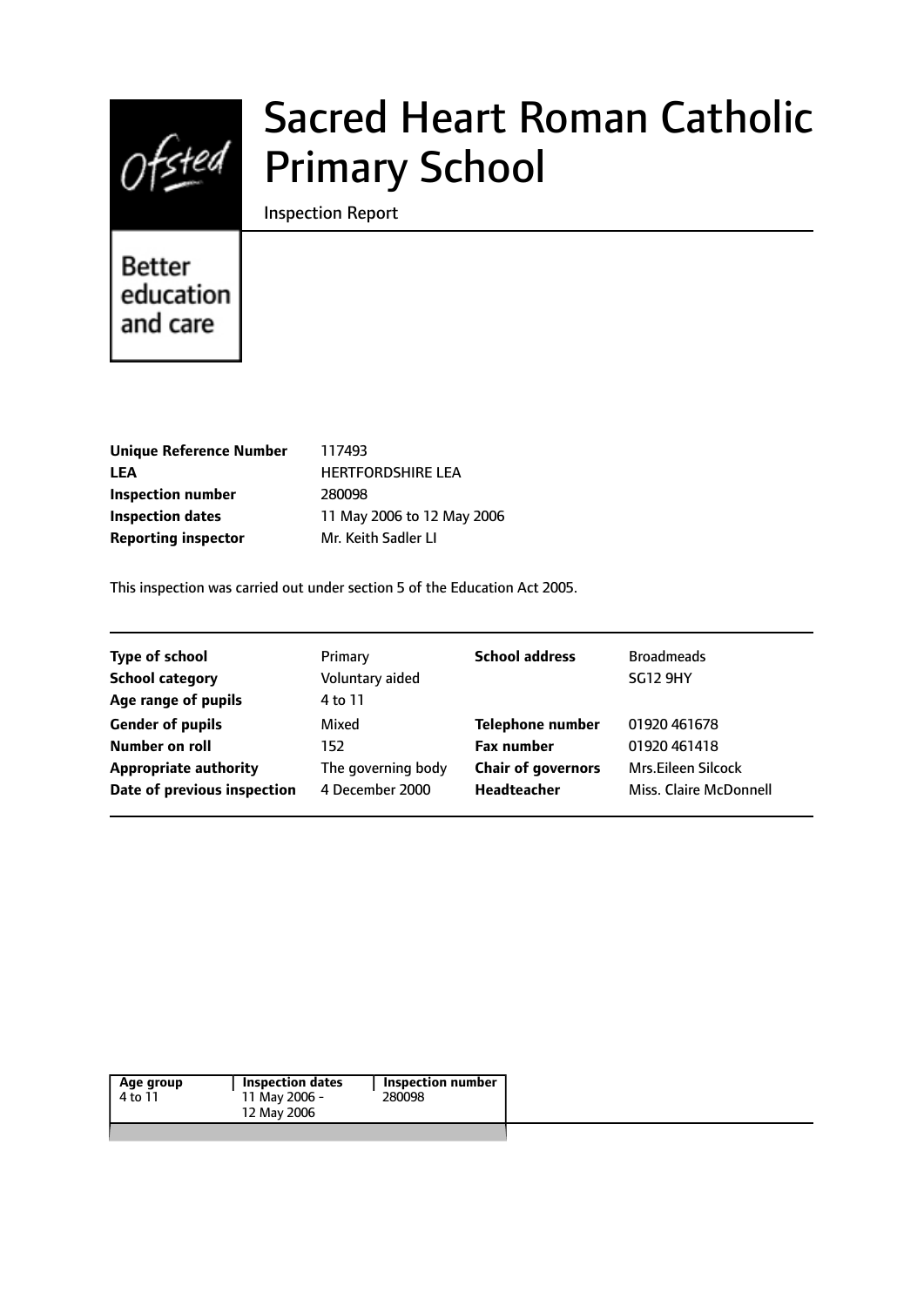© Crown copyright 2006

#### Website: www.ofsted.gov.uk

This document may be reproduced in whole or in part for non-commercial educational purposes, provided that the information quoted is reproduced without adaptation and the source and date of publication are stated.

Further copies of this report are obtainable from the school. Under the Education Act 2005, the school must provide a copy of this report free of charge to certain categories of people. A charge not exceeding the full cost of reproduction may be made for any other copies supplied.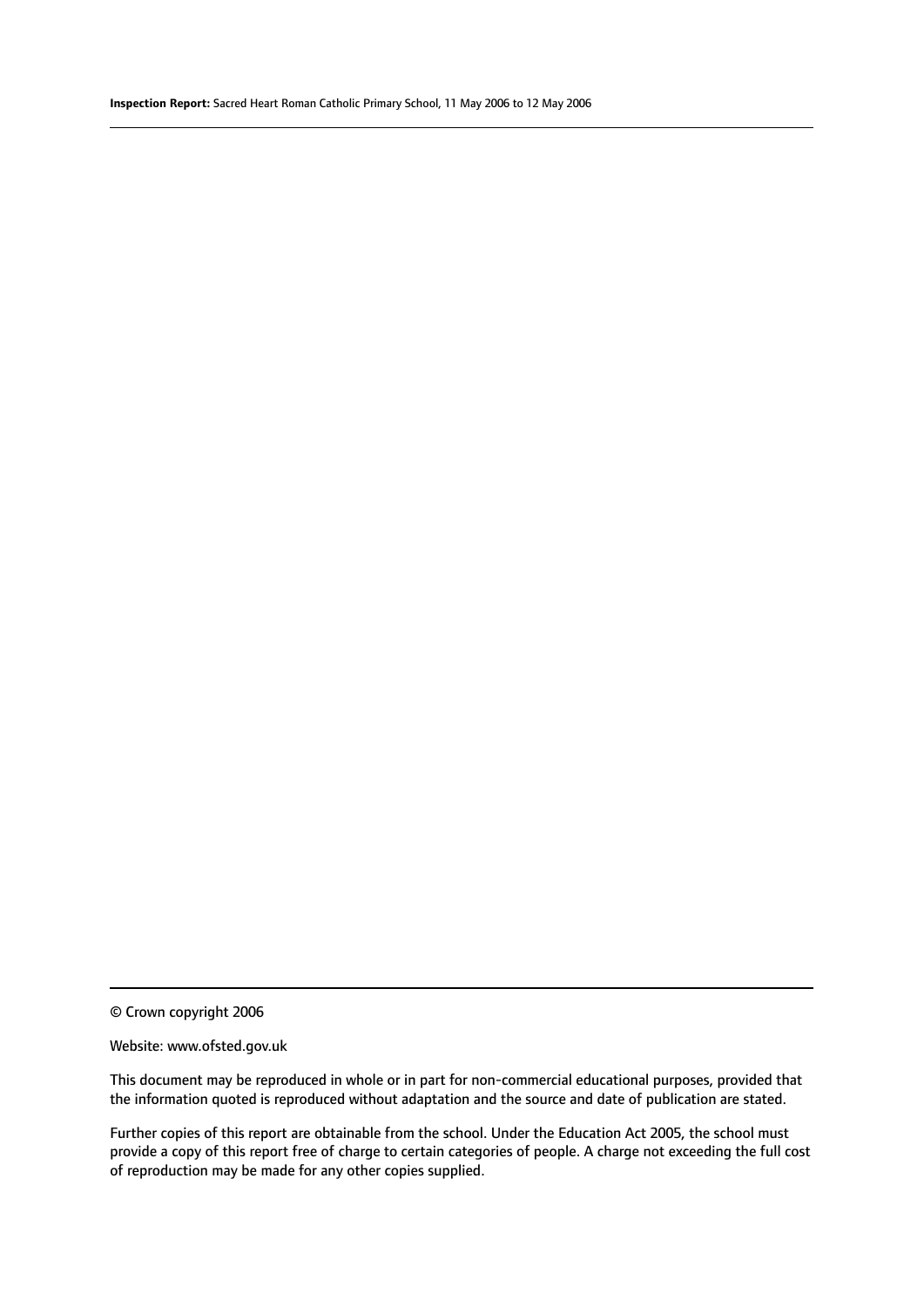# **Introduction**

The inspection was carried out by an Additional Inspector.

# **Description of the school**

Sacred Heart is a smaller than average sized Catholic primary school. Almost all pupils come from White British backgrounds. The proportion of pupils who speak English as an additional language is very low. Most pupils come from above average socio-economic backgrounds and the proportion of pupils entitled to free school meals is extremely low. The proportion of pupils with learning difficulties and/or disabilities is about half the national average. Attainment on entry to the school is above that found nationally.

### **Key for inspection grades**

| Grade 1 | Outstanding  |
|---------|--------------|
| Grade 2 | Good         |
| Grade 3 | Satisfactory |
| Grade 4 | Inadequate   |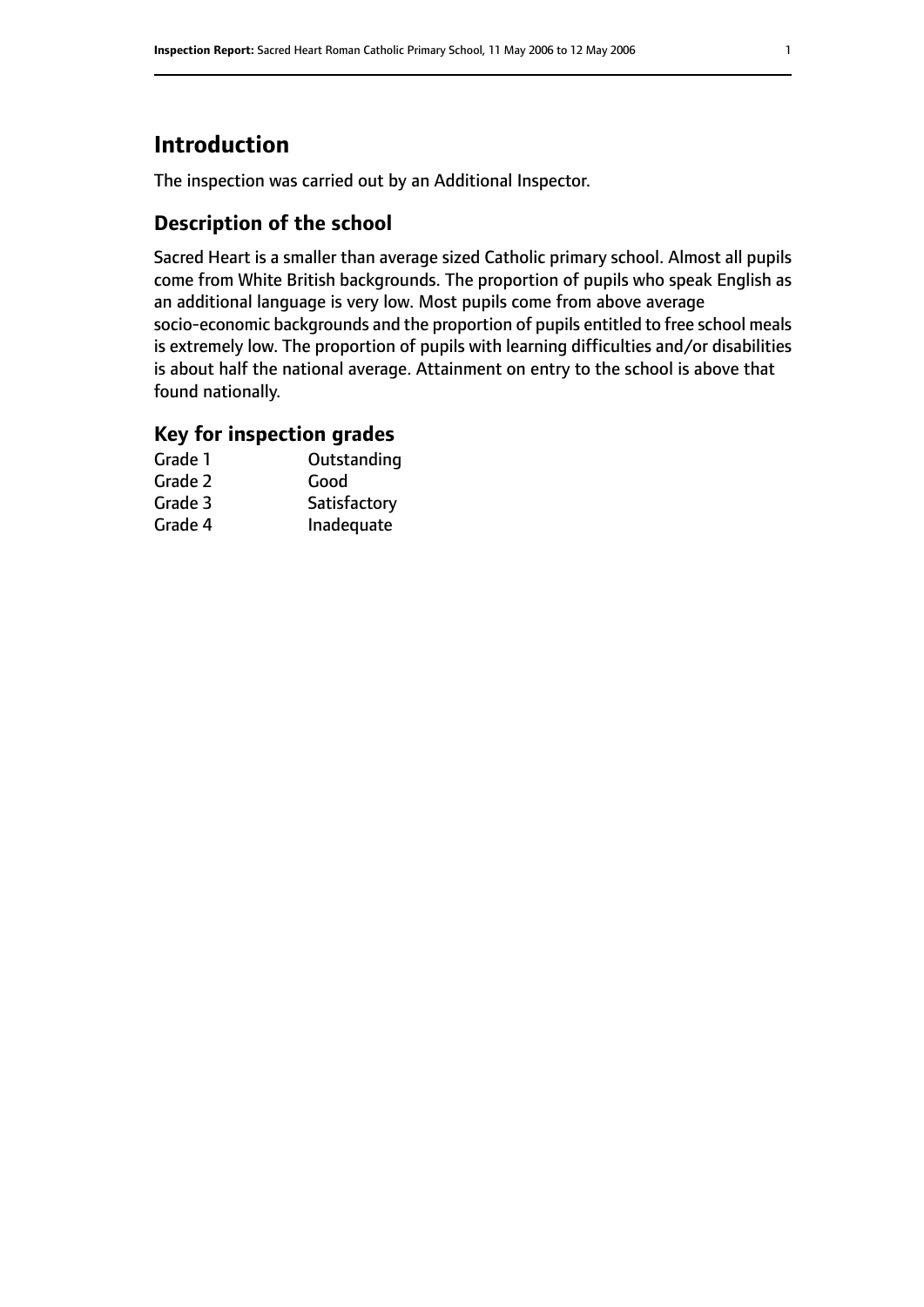# **Overall effectiveness of the school**

#### **Grade: 2**

This is an improving school with some outstanding features. The inspection confirms the school's view that its overall effectiveness is good. Pupils make good progress, achieve well, love their school and therefore enjoy learning. Their personal development is outstanding with excellent behaviour and outstanding moral and social development. Children get off to a flying start in the Reception class, where provision is of high quality. They settle quickly and achieve very well. The quality of teaching and learning is good. By the time they leave school, standards are exceptionally high in English and mathematics and above average in science. Standards are not so high in science because there are not enough opportunities for practical and investigative activities. Parents are overwhelmingly supportive of all aspects of the school. They are unanimous in their opinion that their children enjoy school, that behaviour is good, and that the school is well led and managed. The arrangements for the care, guidance and support of the pupils are good. The curriculum for English, mathematics and the Foundation Stage are excellent, although there is a weakness in the curriculum for science and also information and communication technology (ICT). In ICT the weakness is due, in the main, to the lack of resources for the subject. As a result, the curriculum is satisfactory overall. Leadership and management are good. There has been good improvement since the last inspection and there is significant capacity for further improvement. The new headteacher has made an excellent start and is already providing good leadership and management. She is supported well by the senior teacher, who although new to the post, has also already made a positive impact, particularly in her leadership of science and ICT. Working together, the senior team have put good plans into place to make the necessary improvements in these areas. Governors, too, play a positive role in the school's success. The school's self evaluation processes are excellent. The work of the school is assessed critically through the thorough examination and analysis of teaching and learning, and its impact upon pupils' progress. Clear priorities for improvement are set and met. The impact of improvement strategies, for example, that focused on mathematics in the last year, has been positive. Staff and governors strive for continual improvement, to good effect. The school offers good value for money.

#### **What the school should do to improve further**

- Strengthen the science curriculum by ensuring that there is a clear focus to develop the pupils' investigative skills. - Ensure that the planned new resources for ICT are introduced to strengthen the ICT curriculum and its application in other subjects.

# **Achievement and standards**

#### **Grade: 2**

Achievement is good for all groups of pupils and the challenging targets set for them are invariably met. Children usually start Reception with above average standards and they make rapid progress in Reception and good progress in Years 1 and 2. This is due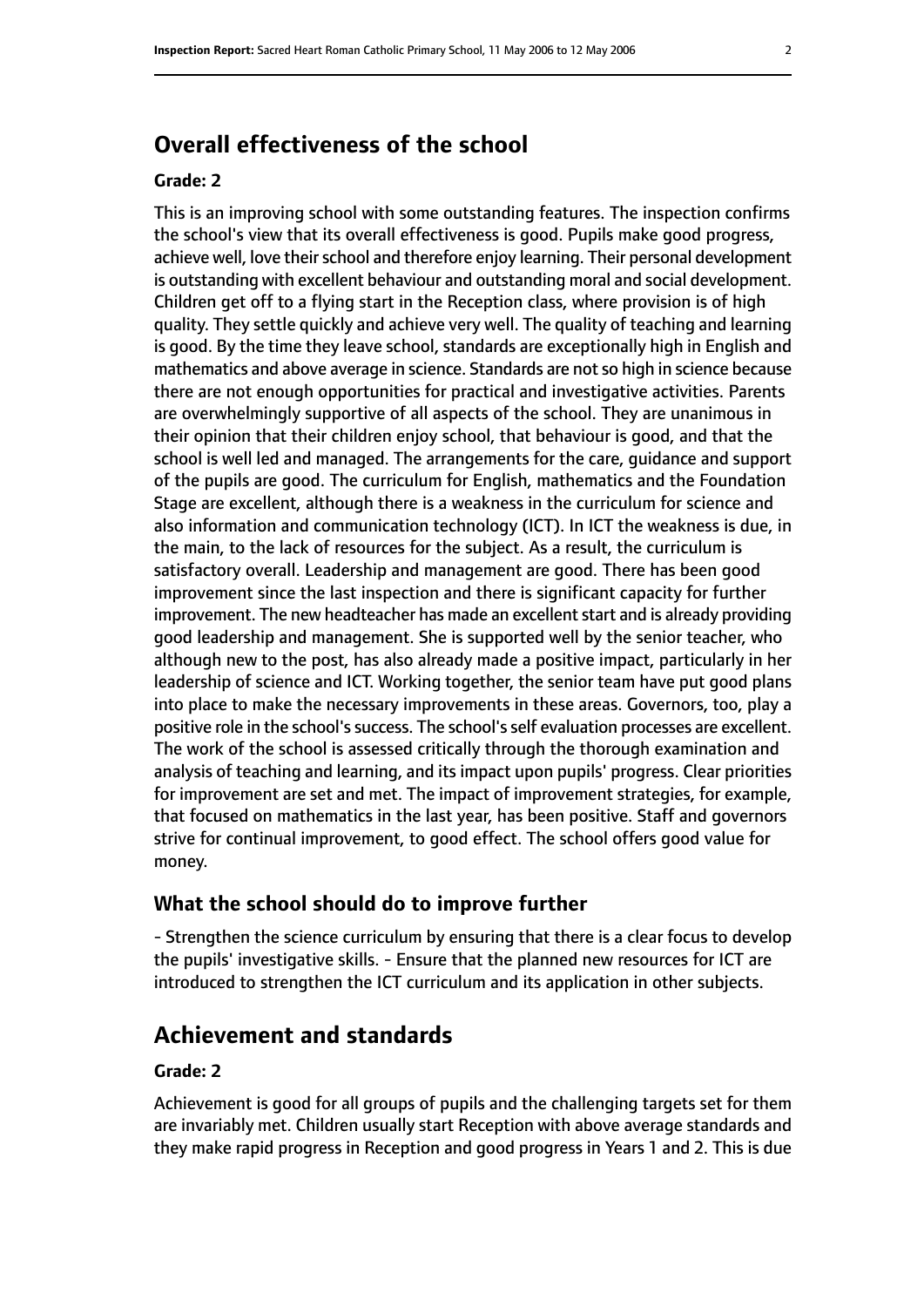to the consistently good teaching and the positive atmosphere for learning that helps the children to become confident and secure in their learning and to attain high standards. Pupils continue to achieve well in the junior classes except in science. By the time that they leave school, standards are exceptionally high in English, significantly above average in mathematics and above average in science. Pupils' progress and achievement in science are only satisfactory because the curriculum has weaknesses, particularly in the development of the pupils' scientific skills. The school is successful in its support of pupils that have learning difficulties and/or disabilities, and in consequence, these pupils make good progress. The few pupils that are learning English as an additional language make excellent progress and achieve well. This is due both to the quality of support from the school's staff and visiting specialist support.

#### **Personal development and well-being**

#### **Grade: 1**

The pupils' personal development is outstanding. The exemplary behaviour of the pupils, in class and around the school, combined with very positive attitudes towards learning, contributes to their enjoyment and results in good achievement and a happy supportive atmosphere. Attendance is above average. Moral and social development are outstanding. Pupils are very considerate towards adults and each other. Learners flourish in a very caring, supportive atmosphere, and the excellent relationships help to nurture the pupils' keen sense of community. Opportunities for spiritual reflection and moral awareness are very evident in assemblies. Children's cultural awareness is good, and is reinforced through visits as well as in the classroom. Pupils have a good understanding of their own safety. For example, during the inspection younger pupils were able to explain why they needed to wear a cap when playing out in the hot sun. Pupils make a good contribution to the community. They have a good understanding of the importance of a healthy lifestyle, with the school promoting healthy food initiatives and drugs education. Pupils are prepared very well for the next stage of education and life generally, both by the school's focus on developing the core skills of numeracy and literacy, and the way they develop as confident, mature individuals. In particular, pupils welcome the opportunity to take responsibility through involvement in the school council and other initiatives that give the pupils a strong sense of personal security and self-worth. These include planning and implementing money-raising events for charity such as talent shows, making magazines and running a cake stall.

# **Quality of provision**

#### **Teaching and learning**

#### **Grade: 2**

Teaching and learning are good. Children enjoy learning because teachers provide high levels of challenge and make sure that lessons are interesting. For example, the interactive whiteboards are used very well and help to increase interest. Relationships are excellent and there is a very positive atmosphere in which pupils thrive. In the Foundation Stage, the teacher uses the children's ideas exceptionally well to build on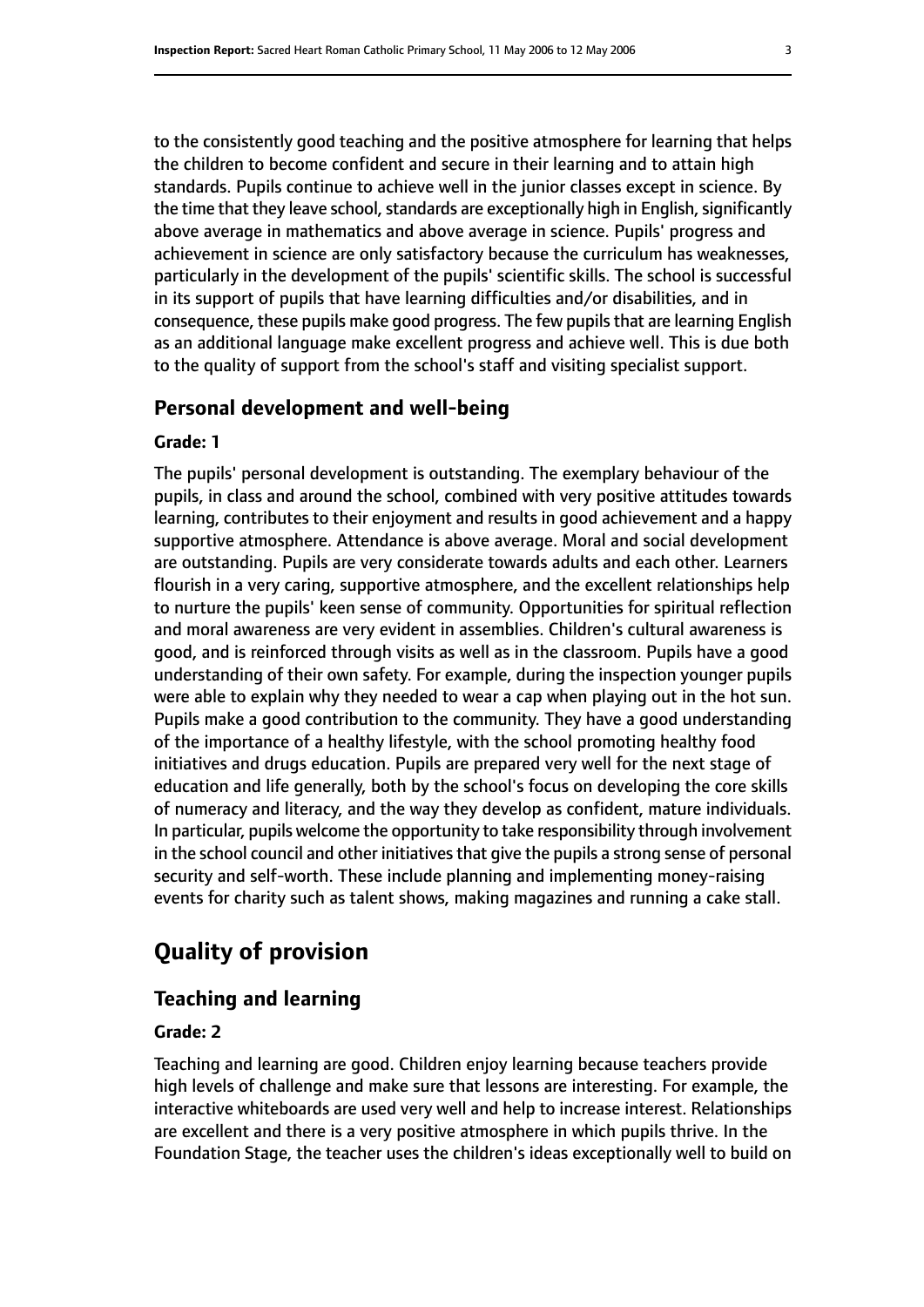their experiences. This helps to excite and maintain interest. Teachers invariably share objectives with the pupils and this helps them to know what it is they are learning. Clear targets for improvement are given in English and mathematics and the pupils know what they are and how to improve their work. Teachers question pupils very well. For example, in an outstanding Year 4/5 literacy lesson, the teacher's high expectations presented significant challenge. This was met well by the pupils who could identify the key features of the poem being studied, including identifying it being written in the first person and its syllabic structure. This led to rapid progress and high levels of enjoyment and achievement. Children who find learning difficult are supported well by knowledgeable teaching assistants who are effective in helping them to meet their targets. Assessment activities are an important factor in the effective teaching and they are used well to ensure that future work meets pupils' needs. However, there are too few opportunities taken to make structured and systematic use of ICT to support teaching and learning across the curriculum.

#### **Curriculum and other activities**

#### **Grade: 3**

The curriculum is satisfactory overall. The curriculum for numeracy and literacy are very good and that for the children in the Foundation Stage is highly effective because national guidelines are used well and are adapted successfully to meet the children's needs. The curriculum is enriched well. Pupils enjoy attending a good range of additional activities and a residential visit. Good opportunities are provided for the pupils to work collaboratively and teachers work hard to help them to make connections between subjects. Although statutory requirements are met, there is a weakness in the science curriculum because too little emphasis has been placed on developing pupils' investigative skills. Also, curriculum plans for science have not been sufficiently well adapted from national guidelines to meet the needs of the pupils in the school. In addition, the paucity of effective ICT resources, particularly of computers, has limited the ICT curriculum. As a result, teachers have not been able to plan to include ICT in teaching and learning in other subjects.

#### **Care, guidance and support**

#### **Grade: 2**

The school provides good care, support and guidance for children, with some outstanding features. All the staff know the pupils very well and levels of care are excellent, with pupils thriving in the supportive atmosphere. Procedures for ensuring child protection and risk assessment are securely in place and are regularly reviewed. The school is very successful in helping children to feel secure, and there is a strong emphasis on teaching them to live healthily. Those with additional needs are well supported, for example through individual education plans and specialised help for the few pupils that speak English as an additional language. Good efforts are made to extend the most able older pupils in literacy and numeracy, though less so in science. Pupils have a clear understanding of their targets. Their progress is carefully tracked and they receive good feedback on their progress in class.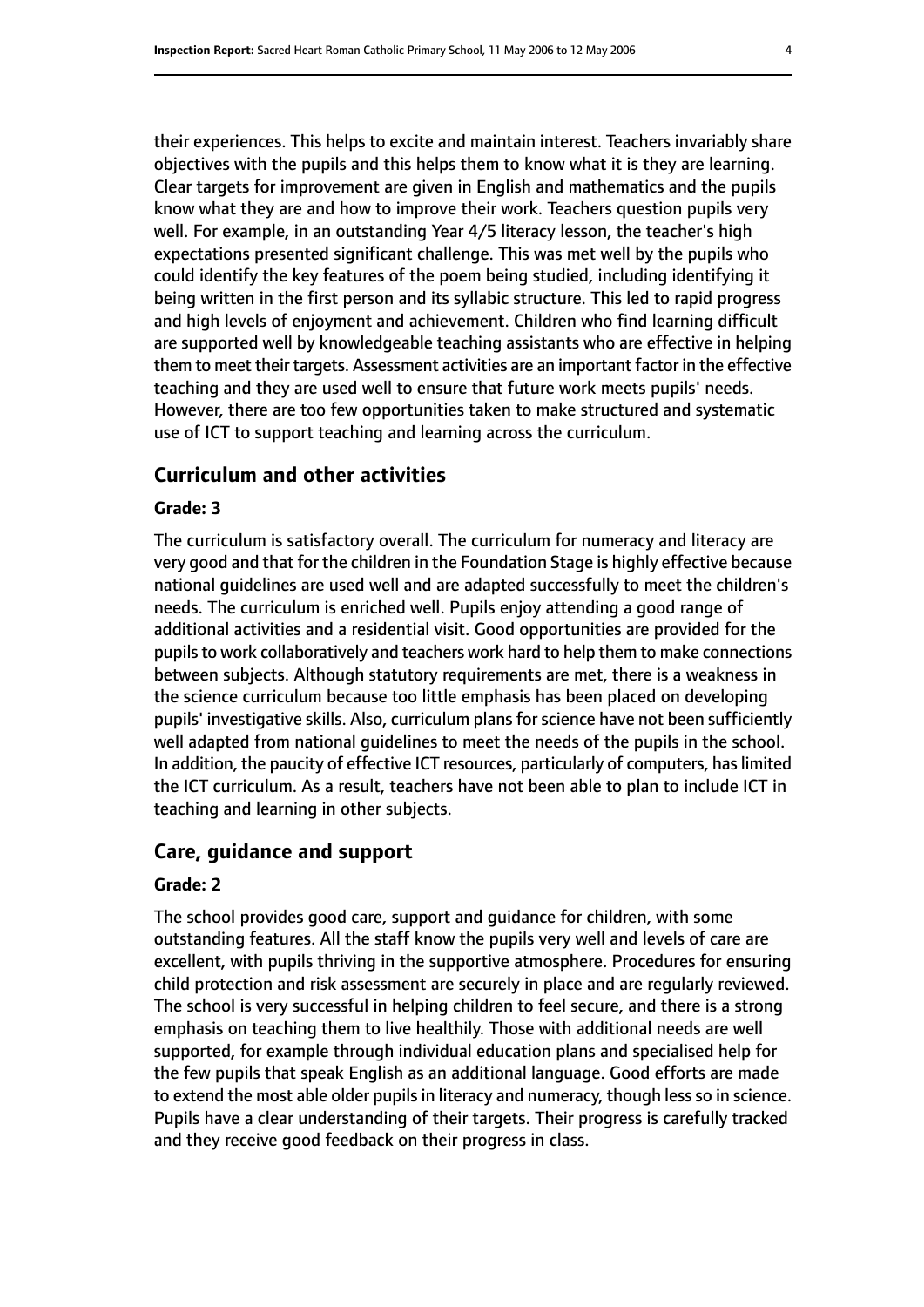# **Leadership and management**

#### **Grade: 2**

The headteacher has made an outstanding start and has the confidence of staff, pupils and parents. She has a clear vision for the school, which is based on her high expectations of both the children's personal and academic achievement. She has forged a strong team spirit in the school amongst both staff and children. Hence, there is an atmosphere in which both children and staff thrive. Working in close partnership with the new senior teacher, there is good capacity to secure further improvements in both provision and achievement. Self evaluation processes are excellent, with regular and systematic monitoring and evaluation of teaching and learning undertaken. Weaknesses that are identified are followed through with rigour and the level of accountability for staff has been strengthened. The impact has been for greater consistency in the quality of teaching and learning. This adds to the school's effectiveness. Improvement planning processes are very good. The school development plan, prepared by the previous head, is of very good quality. The process for its development was exemplary, with parents, staff and pupils being thoroughly consulted and appropriate priorities set. Governance is of high quality. Governors support and challenge the school well and have a thorough understanding of the school's strengths. Through their excellent arrangements for gaining information from head teacher reports and systematic visiting of the school, they are clear about developmental points and how to achieve even higher results.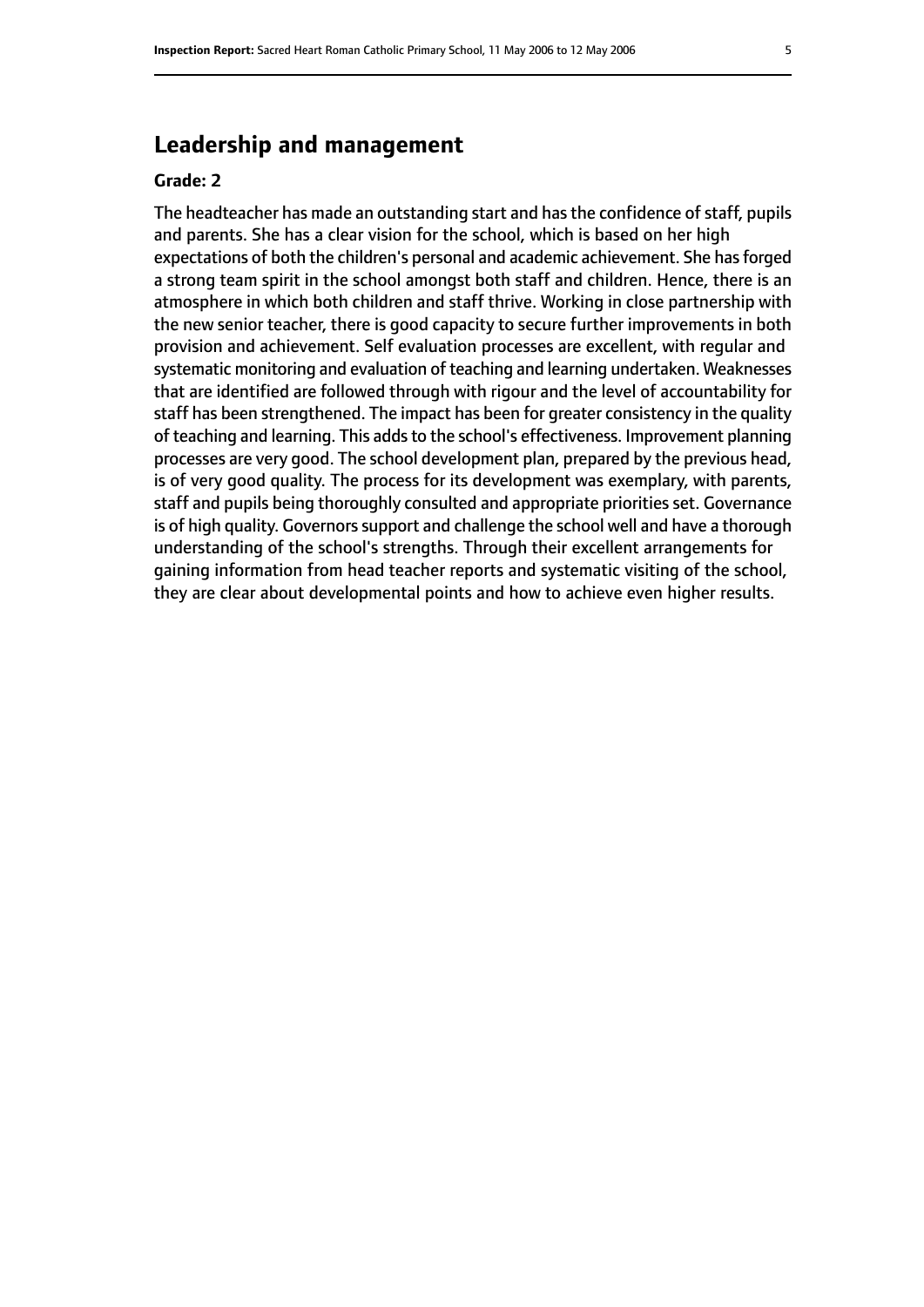**Any complaints about the inspection or the report should be made following the procedures set out inthe guidance 'Complaints about school inspection', whichis available from Ofsted's website: www.ofsted.gov.uk.**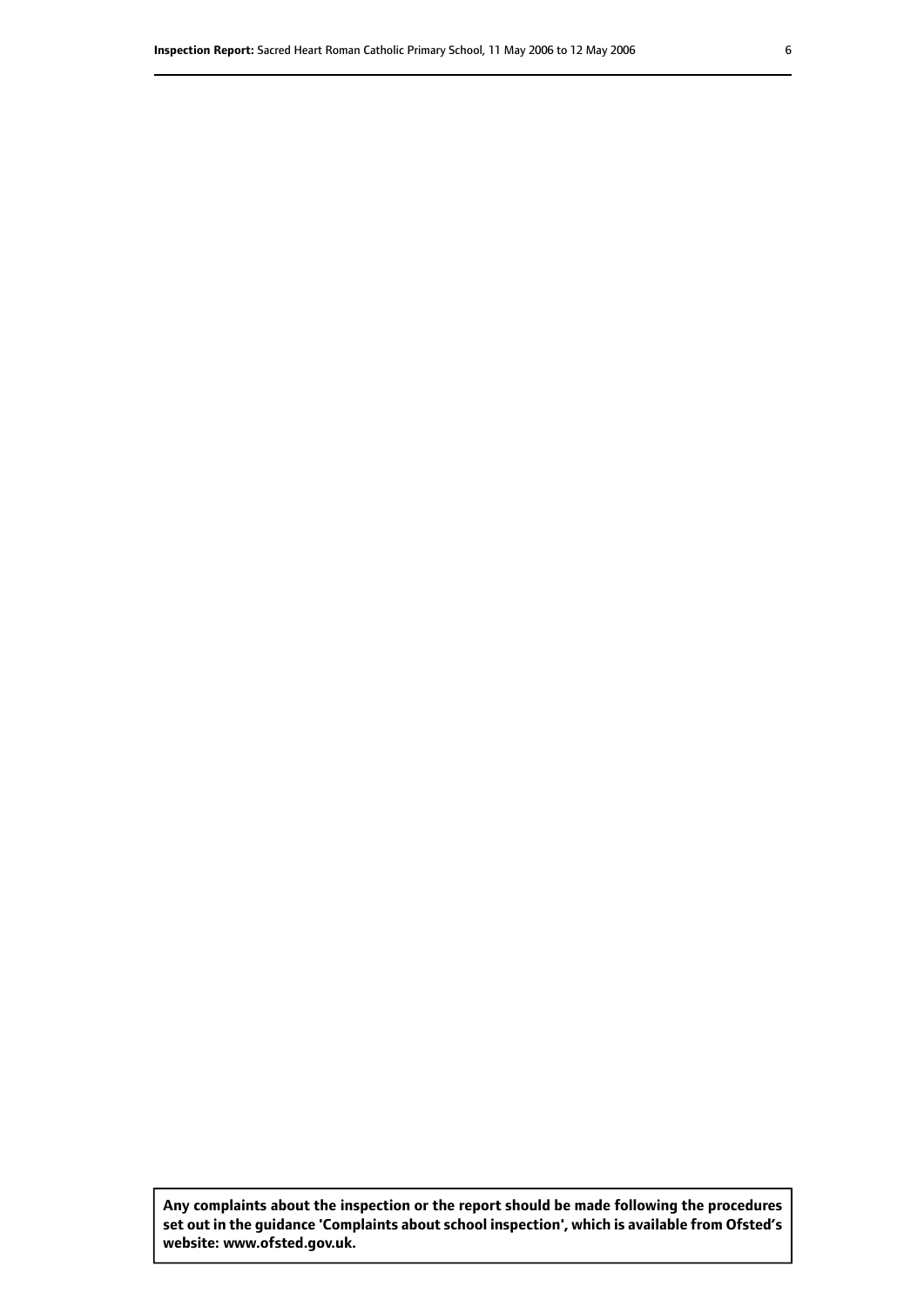# **Inspection judgements**

| Key to judgements: grade 1 is outstanding, grade 2 good, grade 3 | <b>School</b>  | $16-19$ |
|------------------------------------------------------------------|----------------|---------|
| satisfactory, and grade 4 inadequate                             | <b>Overall</b> |         |

#### **Overall effectiveness**

| How effective, efficient and inclusive is the provision of education,<br>integrated care and any extended services in meeting the needs of<br>learners? |     | NА        |
|---------------------------------------------------------------------------------------------------------------------------------------------------------|-----|-----------|
| How well does the school work in partnership with others to promote<br>learners' well-being?                                                            |     | NА        |
| The quality and standards in foundation stage                                                                                                           |     | <b>NA</b> |
| The effectiveness of the school's self-evaluation                                                                                                       |     | ΝA        |
| The capacity to make any necessary improvements                                                                                                         | Yes | NА        |
| Effective steps have been taken to promote improvement since the last<br>inspection                                                                     | Yes | ΝA        |

#### **Achievement and standards**

| How well do learners achieve?                                                                               | ΝA        |
|-------------------------------------------------------------------------------------------------------------|-----------|
| The standards <sup>1</sup> reached by learners                                                              | NА        |
| How well learners make progress, taking account of any significant variations<br>between groups of learners | <b>NA</b> |
| How well learners with learning difficulties and disabilities make progress                                 | <b>NA</b> |

#### **Personal development and well-being**

| How good is the overall personal development and well-being of the                                               | NА        |
|------------------------------------------------------------------------------------------------------------------|-----------|
| learners?                                                                                                        |           |
| The extent of learners' spiritual, moral, social and cultural development                                        | NА        |
| The behaviour of learners                                                                                        | <b>NA</b> |
| The attendance of learners                                                                                       | <b>NA</b> |
| How well learners enjoy their education                                                                          | <b>NA</b> |
| The extent to which learners adopt safe practices                                                                | <b>NA</b> |
| The extent to which learners adopt healthy lifestyles                                                            | <b>NA</b> |
| The extent to which learners make a positive contribution to the community                                       | <b>NA</b> |
| How well learners develop workplace and other skills that will contribute to<br>their future economic well-being | <b>NA</b> |

#### **The quality of provision**

| How effective are teaching and learning in meeting the full range of<br>the learners' needs?          | ΝA |
|-------------------------------------------------------------------------------------------------------|----|
| How well do the curriculum and other activities meet the range of<br>needs and interests of learners? | ΝA |
| How well are learners cared for, guided and supported?                                                | NА |

 $^1$  Grade 1 - Exceptionally and consistently high; Grade 2 - Generally above average with none significantly below average; Grade 3 - Broadly average; Grade 4 - Exceptionally low.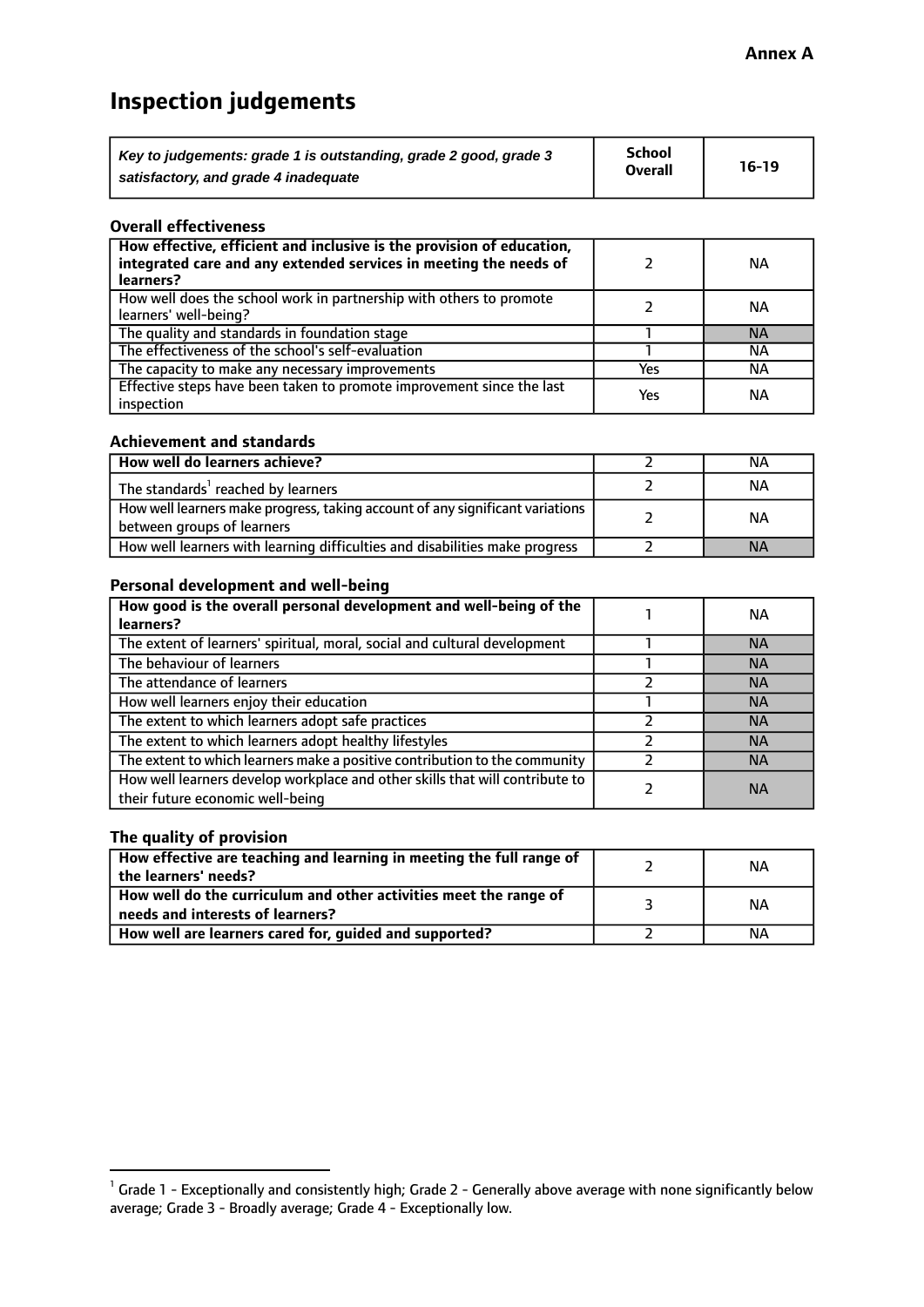## **Leadership and management**

| How effective are leadership and management in raising achievement<br>and supporting all learners?                                              |     | NA.       |
|-------------------------------------------------------------------------------------------------------------------------------------------------|-----|-----------|
| How effectively leaders and managers at all levels set clear direction leading<br>to improvement and promote high quality of care and education |     | <b>NA</b> |
| How effectively performance is monitored, evaluated and improved to meet<br>challenging targets, through quality assurance and self-review      |     | <b>NA</b> |
| How well equality of opportunity is promoted and discrimination tackled so<br>that all learners achieve as well as they can                     |     | <b>NA</b> |
| How effectively and efficiently resources are deployed to achieve value for<br>money                                                            |     | <b>NA</b> |
| The extent to which governors and other supervisory boards discharge their<br>responsibilities                                                  |     | <b>NA</b> |
| The adequacy and suitability of staff to ensure that learners are protected                                                                     | Yes | <b>NA</b> |

| The extent to which schools enable learners to be healthy                                     |            |
|-----------------------------------------------------------------------------------------------|------------|
| Learners are encouraged and enabled to eat and drink healthily                                | Yes        |
| Learners are encouraged and enabled to take regular exercise                                  | Yes        |
| Learners are discouraged from smoking and substance abuse                                     | <b>Yes</b> |
| Learners are educated about sexual health                                                     | <b>Yes</b> |
| The extent to which providers ensure that learners stay safe                                  |            |
| Procedures for safequarding learners meet current government requirements                     | Yes        |
| Risk assessment procedures and related staff training are in place                            | Yes        |
| Action is taken to reduce anti-social behaviour, such as bullying and racism                  | Yes        |
| Learners are taught about key risks and how to deal with them                                 | <b>Yes</b> |
| The extent to which learners make a positive contribution                                     |            |
| Learners are helped to develop stable, positive relationships                                 | Yes        |
| Learners, individually and collectively, participate in making decisions that affect them     | Yes        |
| Learners are encouraged to initiate, participate in and manage activities in school and the   | <b>Yes</b> |
| wider community                                                                               |            |
| The extent to which schools enable learners to achieve economic well-being                    |            |
| There is provision to promote learners' basic skills                                          | Yes        |
| Learners have opportunities to develop enterprise skills and work in teams                    | <b>Yes</b> |
| Careers education and guidance is provided to all learners in key stage 3 and 4 and the sixth | <b>NA</b>  |
| form                                                                                          |            |
| Education for all learners aged 14-19 provides an understanding of employment and the         | NА         |
| economy                                                                                       |            |